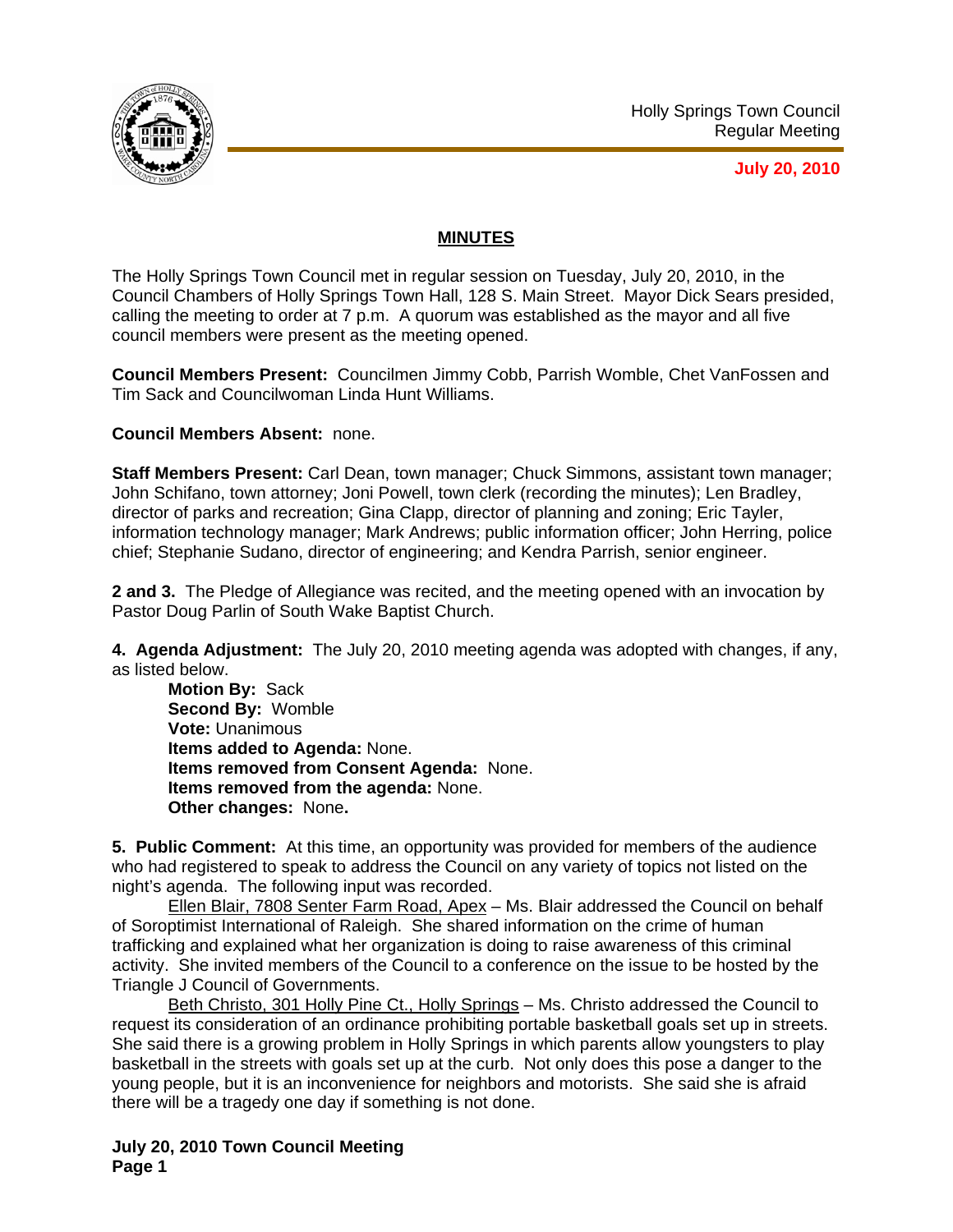**6. Consent Agenda:** The Council approved a motion to approve all items on the Consent Agenda. The motion carried following a motion by Councilman VanFossen a second by Councilman Womble and a unanimous vote. The following actions were affected:

6a. Minutes – The Council approved minutes of the Council's regular meeting held July 6,  $2010.$ 

6b. Budget Amendment Report -- The Council received a monthly report of amendments to the FY 2009-10 budget approved by the town manager.*A* c*opy of the budget amendments report is incorporated into these minutes as an addendum page.*

6c. Annexation A10-03 – The Council adopted Annexation Ordinance A10-03 annexing approximately 2.06-/+ acres owned by Michael K. and Angie McKinney into the corporate limits of the Town of Holly Springs. *A copy of Annexation Ordinance A10-03 is incorporated into these minutes as addendum pages.*

6d. Ordinance 10-10, - The Council adopted Ordinance 10-10, a concurrence ordinance with the North Carolina Department of Transportation, establishing a 25 mph speed limit on a portion of Main Street. *A copy of Ordinance 10-10 is incorporated into these minutes as addendum pages.*

6e. Budget Amendment, \$235,000 - The Council adopted an amendment to the FY 2010-11 budget in the amount of \$235,000 to appropriate 911 revenues for the purchase of radio consoles. *A copy of the budget amendment is incorporated into these minutes as an addendum page.*

6f. Budget Amendment, \$3,315 - The Council adopted an amendment to the FY 2010-11 budget in the amount of \$3,315 to accept insurance proceeds for town vehicle damages. *A*  c*opy of the budget amendment is incorporated into these minutes as an addendum page.*

6q. Holly Grove Middle School Joint Use Agreement - The Council approved to enter a joint use agreement for the use and maintenance of recreational/athletic facilities at Holly Grove Middle School.

6h. Fire Protection Agreement - The Council approved to enter an interlocal agreement with Wake County for the Town to provide fire protection services.

6i. Holly Springs Business Park Pump Station Permitting - The Council approved to enter a contract with Kimley Horn and Associates in the amount of \$5,500 for permitting assistance for the Holly Springs Business Park pump station.

**7a. Transportation Plan Update** – Ms. Parrish said the engineering department recently completed consultant selection for this project, which was funded in this year's budget. She explained that the consultant selection was performed in accordance with the Town's policy on this process, culminating in interviews and the selection of Kimley Horne and Associates as the consultant to perform the Holly Springs Comprehensive Transportation Plan Update.

 She said a current comprehensive transportation plan is vital for the future of transportation in Holly Springs. The last major plan was adopted in 2001, with only minor updates over the last few years. With the continued growth and development of residential and non-residential projects, it is necessary for the Town to have a plan that accommodates all of the transportation needs to maintain a sustainable and livable community, she said. Key issues that will be investigated with this plan are

- 1) Implementing a multi-modal plan
- 2) Addressing regional traffic needs
- 3) Planning of roads that are able to be permitted through the regulatory agencies
- 4) Transition and coordination with surrounding municipalities
- 5) Meet criteria for funding by NCDOT and/or CAMPO
- 6) Looking at beneficial connections on collector roads
- 7) Evaluating cross sections
- 8) Evaluating the ultimate design for G.B. Alford Hwy
- 9) Implementing Low Impact Development options into the plan

**July 20, 2010 Town Council Meeting Page 2**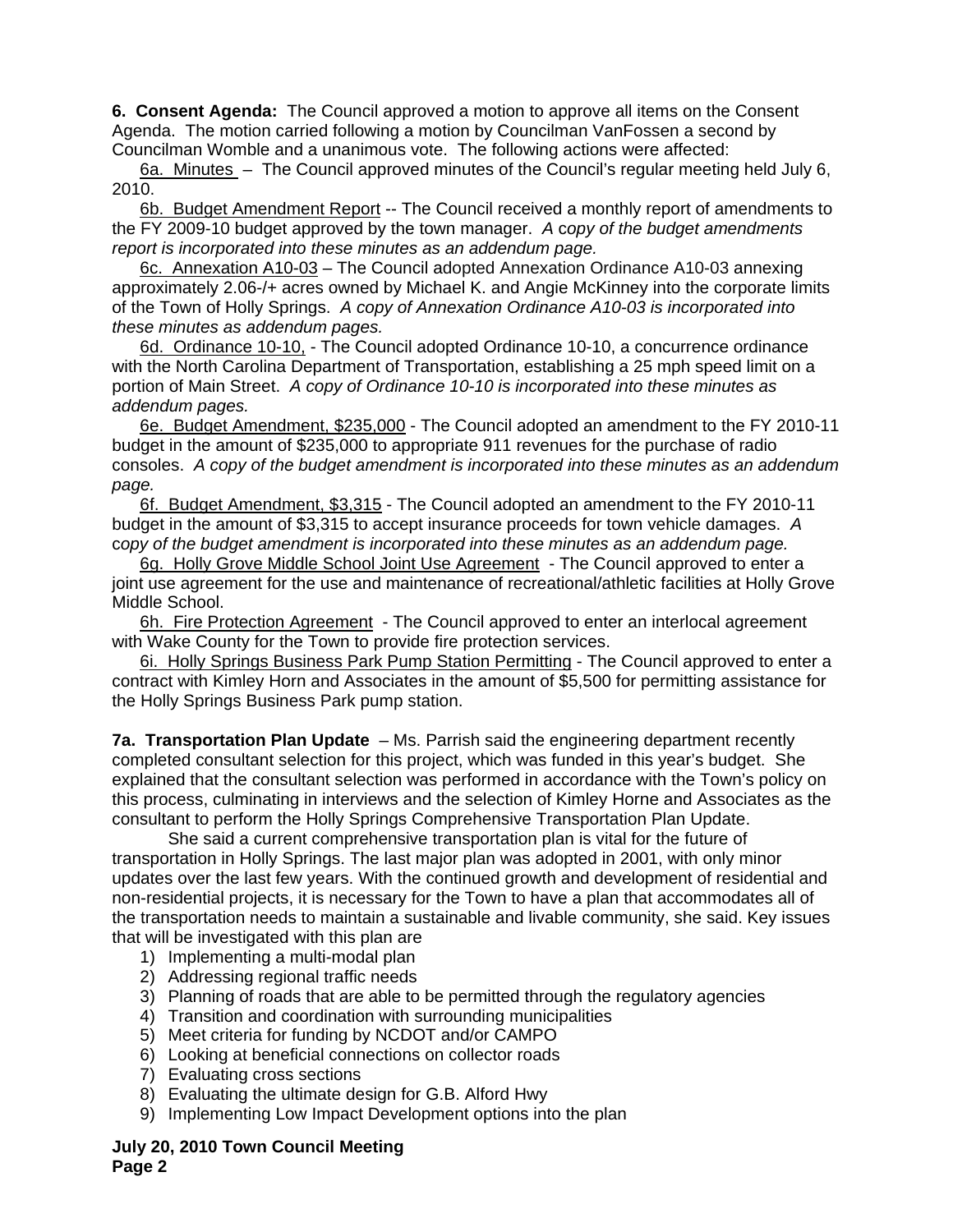Ms. Parrish explained that through the planning process there would be various opportunities for the critical input of other departments and the public through the following: an advisory committee; public meetings; coordination meetings with adjacent municipalities; coordination meetings with the North Carolina Department of Transportation, the Capital Area Metropolitan Planning Organization and Progress Energy; coordination meetings with the U.S. Army Corps of Engineers and the North Carolina Division of Water Quality and with Triangle Transit and the NC Turnpike Authority. The project schedule is eight months from Notice to Proceed, she added.

**Action:** The Council approved a motion to enter a contract with Kimley Horne and Associates in the amount of \$70,000 for an update to the Town's comprehensive transportation plan and to adopt an associated budget amendment.

**Motion By:** Sack **Second By:** Cobb **Vote:** Unanimous *A copy of the budget amendment is incorporated in these minutes as an addendum* 

*page.* 

**7b. Bicycle Transportation Plan NCDOT Agreement –** Ms. Parrish said that the engineering department actively pursued for several years, and finally has been awarded, a grant for developing a Bicycle Transportation Plan. This 70% NCDOT funded and 30% locally funded grant is made possible through the Federal Safe, Accountable, Flexible, Efficient Transportation Equity Act-A Legacy for Users (SAFETEA-LU.) With this grant, a comprehensive plan would be completed to include:

- 1) Evaluating Current Conditions
- 2) Evaluating Existing Plans, Programs and Policies
- 3) Bike System Plan
- 4) Facility Standards & Guidelines
- 5) Ancillary Facilities & Programs
- 6) Project Development
- 7) Maps & Illustrations
- 8) Recommendations
- 9) Implementation Plan
- 10) Public Involvement with Stakeholder groups and Public Meetings

**Action:** The Council approved a motion to enter a municipal agreement for a total project cost of \$40,000 for a bicycle transportation plan to be funded 70% by NCDOT.

**Motion By:** VanFossen **Second By:** Womble **Vote:** Unanimous.

**7c. Avent Ferry Road and Piney Grove-Wilbon Road Traffic Signal –** Ms. Parrish said that the engineering department actively pursued for several years the installation of a signal at the intersection of Avent Ferry Road and Piney Grove-Wilbon Road. Just recently, NCDOT completed a warrant analysis and granted the Town permission to install (and fund) a signal in this location.

She explained that staff discussed with NCDOT the possibility of having the signal design and construction administered through NCDOT's local office, as this is a routine task for them and should save money and time.

 Ms. Parrish said the anticipated cost of design and construction of a wood pole signal is \$65,000. The Town would pay NCDOT up front and if the project comes in under budget, the Town would be reimbursed.

 Ms. Parrish said conversely, Holly Springs will be responsible for any amount the project goes over budget.

**July 20, 2010 Town Council Meeting Page 3**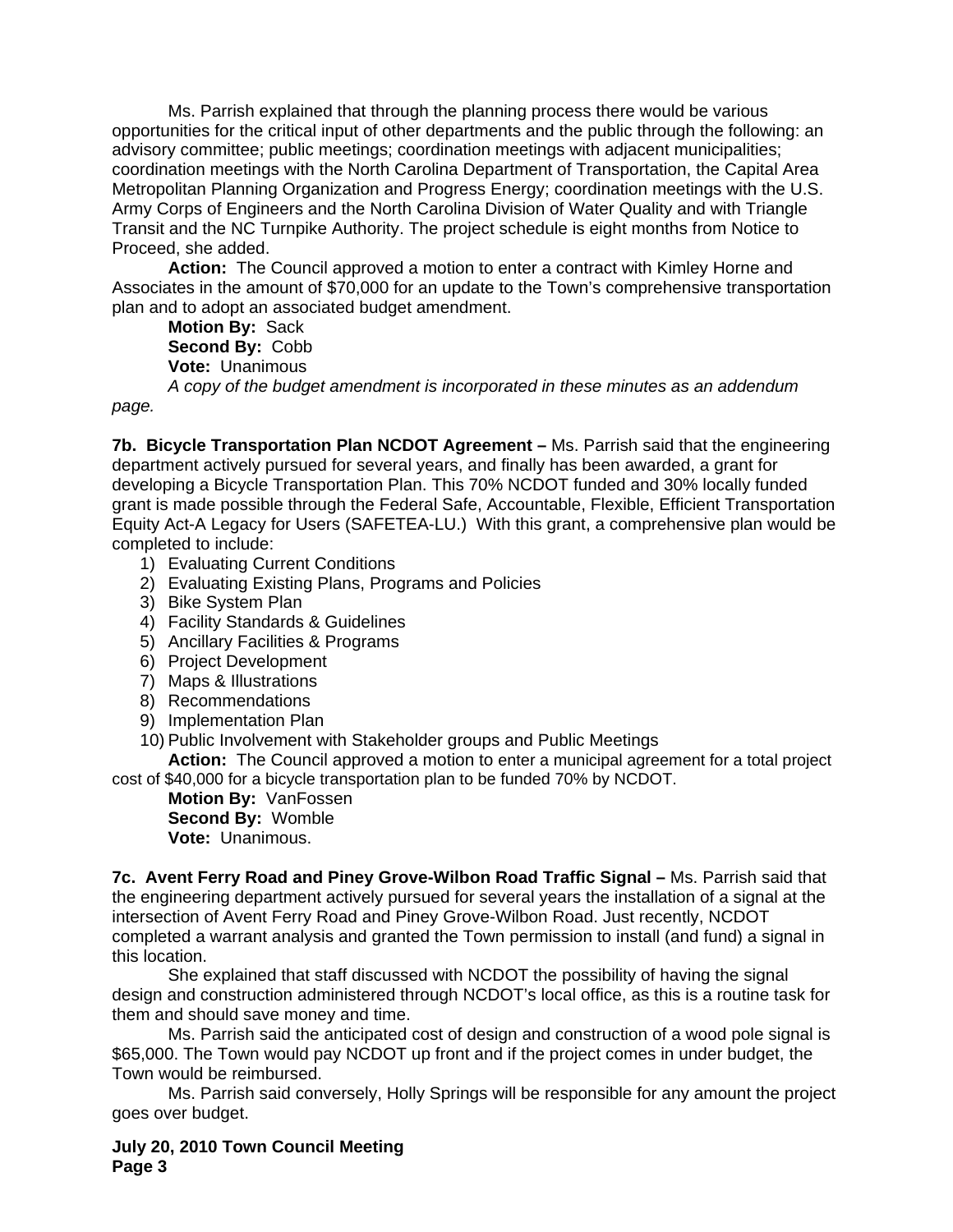Additionally, any utility relocations and/or right of way (if needed) will be the responsibility of the Town to administer (and fund.)

 Ms. Parrish said staff will not know if these additional expenses will occur until design is further along. NCDOT anticipates that the signal can be installed by late September to early October.

**Action:** The Council approved a motion to enter a municipal agreement with NCDOT in the amount of \$65,000 for traffic signal installation at the intersection of Avent Ferry Road and Piney Grove-Wilbon Road and to adopt a related budget amendment.

**Motion By:** Womble **Second By:** Williams **Vote:** Unanimous.

 *A copy of the budget amendment is incorporated in these minutes as an addendum page.* 

## **8. Other Business:**

Councilwoman Williams asked if the Council would consider directing the town attorney to draft an ordinance prohibiting basketball goals in streets.

 Mr. Schifano said he had researched what some other municipalities have done about this issue. He said Garner has a criminal ordinance using the term "recreational devices," which would cover other game equipment like soccer and hockey goals in addition to basketball goals.

 Mr. Schifano said he would draft a proposed ordinance for the Council's consideration if the Council so desired. A consensus of the Council indicated that it would like for the town attorney to do so.

 Councilman Cobb made mention of a recent DWI checkpoint that was held. He said a number of law enforcement agencies participated, including Holly Springs Police Department. He said he was impressed by the professionalism and courtesy of HSPD officers, and he thanked them for their efforts. The checkpoint, he added, resulted in 54 charges.

 Councilman Sack asked Ms. Sudano to report on some issues pertaining to NCDOT maintained portions of New Hill Road. He said the surface continues to be substandard.

Ms. Sudano said she has had discussions with NCDOT about the situation, and state officials agree that the street surface is not constructed to its standards. She said she is hoping that there will be a resolution soon.

As to the speed limit reduction, she said, NCDOT has been notified by the Town about the Council's wishes to see the speed limit reduced. The Town has not received from NCDOT an ordinance to affect that change.

 Councilman Sack thanked the Public Works Department for clearing a downed tree on Holly Springs Road.

**9. Manager's Report:** Mr. Dean asked Mr. Bradley to report on the PONY Nationals tournament. Mr. Bradley explained that PONY U.S.A. is a national softball association that holds its national championships in Cary with overflow games in Holly Springs. He said hundreds of families from many states spent a lot of gametime at Womble Park. He said 84 games were played in Holly Springs during the week-long tournament and that it was a good opportunity for Holly Springs. Mr. Bradley added that the Parks and Recreation crew did a great job of preparing the fields for the national stage and for helping the tournament be a success.

**July 20, 2010 Town Council Meeting Page 4**  Mr. Dean asked Chief Herring to remind the Council of National Night Out scheduled for the first Tuesday in August at Jones Park. Chief Herring said the event would be held from 5 to 9 p.m. Aug. 3, and it would provide the community with an evening of free activities with the